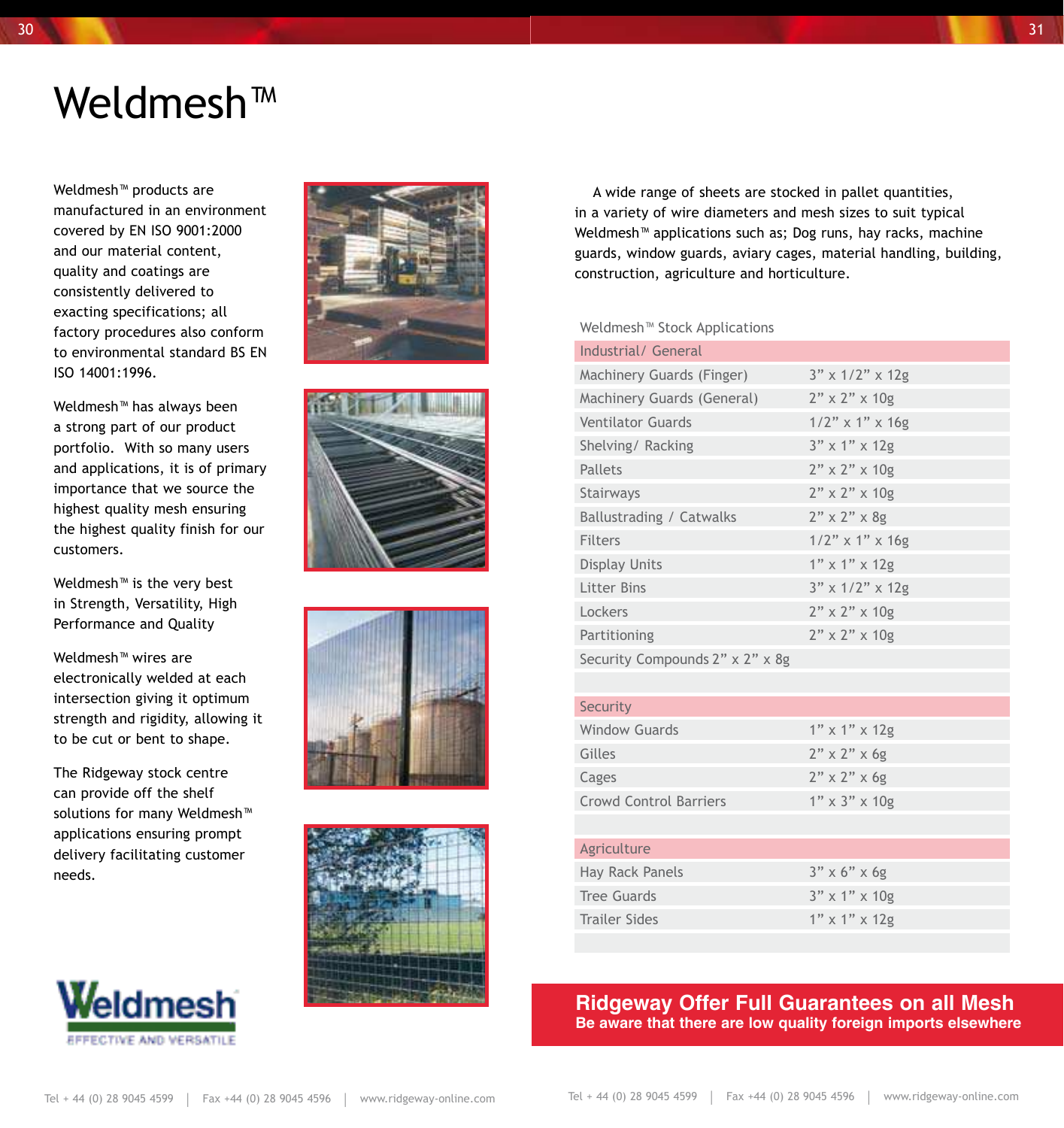# Weldmesh™

## Self Colour Ungalvanised

Galvanising after manufacture adds approximately 7% to weights below



| Standard panels with flush edges |                |          |                |                |                 |        | 60ft rolls with flush edge |        |
|----------------------------------|----------------|----------|----------------|----------------|-----------------|--------|----------------------------|--------|
| Specification                    | $4' \times 8'$ | 6 'x 12' | $6' \times 4'$ | $6' \times 3'$ | $7' \times 12'$ | 84"    | 72"                        | 48"    |
|                                  | kg             | kg       | kg             | kg             | kg              | kg     | kg                         | kg     |
| $2" \times 2" \times 6g$         | 16.35          | 36.42    | 12.31          | 9.29           | 42.41           | 211    | 181.2                      | 121.6  |
| $3" \times 3" \times 6g$         | 11.07          | 24.54    | 8.35           | 6.32           | 28.54           | 141.6  | 121.7                      | 82     |
| $3" \times 6" \times 6g$         | 8.43           | 18.59    | 6.36           | 4.83           | 21.6            | 106.9  | 92                         | 62.1   |
| $1"$ x $1"$ x $8g$               | 22.07          |          |                |                |                 |        |                            |        |
| $2"$ x 1" x 8g                   | 16.63          | 37.17    | 12.5           | 9.42           | 48.31           | 215.77 | 185.19                     | 124.03 |
| $2" \times 2" \times 89$         | 11.2           | 24.19    | 8.43           | 6.37           | 29.05           | 144.48 | 124.08                     | 83.29  |
| $3'' \times 1/2'' \times 8g$     | 25.69          | 57.54    | 19.29          | 14.51          | 67.08           | 334.59 | 287.03                     | 191.29 |
| $3" \times 3" \times 8g$         | 7.58           | 16.8     | 5.71           | 4.33           | 19.55           | 96.95  | 83.34                      | 56.13  |
| $1''$ x $1''$ x $10g$            | 13.17          | 29.5     | 9.89           | 7.44           | 34.39           | 172.2  | 147.6                      | 98.4   |
| $11/2$ " x $11/2$ " x $10g$      | 8.85           |          |                |                |                 |        |                            |        |
| $2"$ x 1" x 10g                  | 9.93           | 22.2     | 7.46           | 5.62           | 25.87           | 130.2  | 111.6                      | 74.4   |
| $2" \times 2" \times 10g$        | 6.69           | 14.9     | 5.03           | 3.79           | 17.35           | 88.2   | 75.6                       | 50.4   |
| $3'' \times 1/2'' \times 10g$    | 15.34          | 34.47    | 11.51          | 8.66           | 40.6            | 201.6  | 172.8                      | 115.2  |
| $3"$ x 1" x 10g                  | 8.85           | 19.76    | 6.65           | 5.01           | 23.5            | 117.6  | 100.8                      | 67.2   |
| $3'' \times 3'' \times 10g$      | 4.53           | 10.03    | 3.41           | 2.58           | 11.67           | 58.8   | 50.4                       | 33.6   |
| $4" \times 4" \times 10g$        | 3.44           |          |                |                |                 |        |                            |        |
| $1''$ x $1''$ x $12g$            | 8.73           | 19.53    | 6.65           | 4.93           | 22.77           | 113.5  | 97.3                       | 65.1   |
| $2"$ X 1" x 12g                  | 6.58           | 14.7     | 4.94           | 3.72           | 17.12           | 85.3   | 73.2                       | 49     |
| $2" \times 2" \times 12g$        | 4.43           | 9.86     | 3.33           | 2.52           | 11.49           | 57.1   | 49                         | 32.9   |
| $3"$ x $1/2"$ x $12g$            | 10.16          | 22.76    | 7.63           | 5.74           | 26.51           | 132.2  | 113.4                      | 75.9   |
| $3''$ x 1" x 12g                 | 5.86           | 13.09    | 4.41           | 3.32           | 15.24           | 75.9   | 65.1                       | 43.7   |
|                                  |                |          |                |                |                 |        |                            |        |

### **Weldmesh Available in Stainless Steel Pre Galv and Hot Dipped Galv As well as Mild Steel Self Colour**